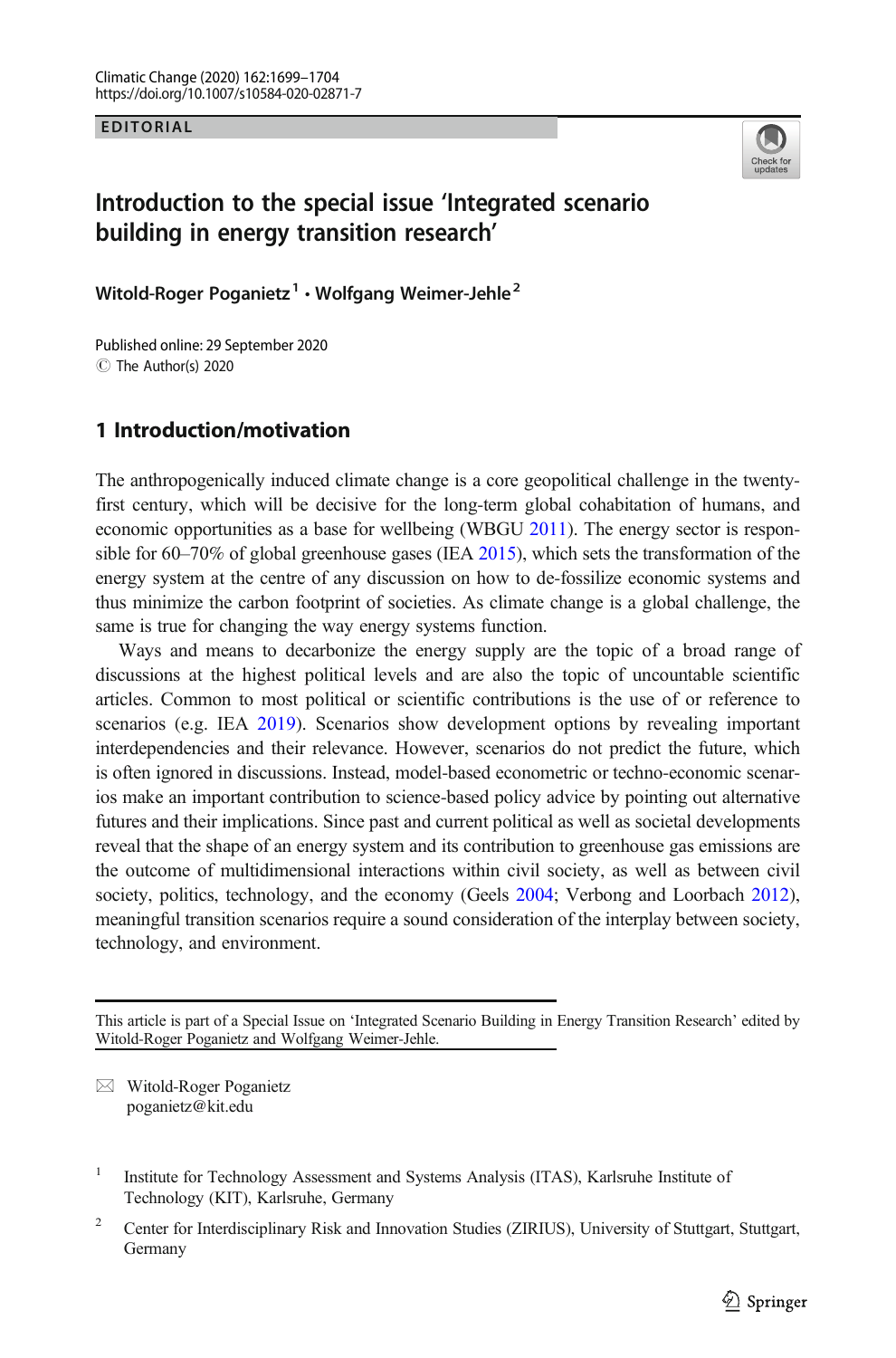The German energy transition process is an informative case. It reveals the necessity to consider not only techno-economic constraints but also societal ones. Taking into account the history of the German transition process, the societal dimension, and the relevance of interactions between policy, civil society, economy, and technology is clear. Although nowadays motivated by climate protection considerations, the citizens' movements against nuclear power, which gained prominence from the 1970s, have been identified as one historical but important impetus of the current transition efforts of the energy system (Morris and Pehnt [2012\)](#page-5-0). The design of the German supportive scheme to promote renewable energy carriers also not only reveals the relevance of citizens' movements but also leads to the continuous involvement of civil society in the outline of the future energy system (cf. Morris and Pehnt [2012](#page-5-0); SRU [2013\)](#page-5-0). The obvious necessity of interpreting the German energy transition as a socio-technical system is not a countryspecific condition, however. Similar conclusions can be drawn for the analysis of transition processes of energy systems in other countries (e.g. Geels et al. [2020](#page-4-0)).

However, only a small proportion of societal processes have so far been considered in the techno-economic scenario studies, which dominate political advice. The interplay between civil society, politics, technology, and economy is generally not captured (e.g. IEA [2015](#page-4-0); EIA [2013](#page-4-0); European Commission [2013;](#page-4-0) Mander et al. [2008;](#page-5-0) Spiecker and Weber [2014\)](#page-5-0). A similar, but complementary drawback can be observed in climate scenarios, where techno-economic constraints and the interaction with them are frequently not sufficiently considered (Schweizer and Kriegler [2012\)](#page-5-0).

In an endeavour to improve the integration of socio-technical dynamics in energy scenario research, the presentation and discussion of a scenario approach, which tries to depict the systemic interplay between civil society, politics, economy, and technology in a systematic and comprehensive way, is the overarching aim of this special issue. It addresses this challenge by equipping the traditional energy model analysis with a systematic analysis of the uncertainties and complex interactions of the social, political, economic, and technological contextual factors of the energy system, using an instrument of qualitative system analysis called cross-impact balances (CIB, Weimer-Jehle [2006](#page-5-0)).

The approach takes into account the long tradition of model-based techno-economic scenarios as well as of societal scenarios. It links both traditions to generate so-called integrated or socio-technical scenarios. The general idea of the approach was put forward in other disciplines, in particular in environmental research and climate change research (Alcamo [2008](#page-4-0); Nakicenovic et al. [2000\)](#page-5-0), and was recently improved (Schweizer and Kriegler [2012](#page-5-0); Schweizer and O'Neill [2014\)](#page-5-0) by enhancing the qualitative part of scenario construction, using the CIB. While this improvement has been recognised and recommended for climate scenario research and beyond by various scholars (Kemp-Benedict [2012;](#page-5-0) Lloyd and Schweizer [2014](#page-5-0); Carlsen et al. [2017](#page-4-0); Guivarch et al. [2017;](#page-4-0) Elsawah et al. [2020](#page-4-0)), its potential for application in other research fields has received less attention. This special issue tries to give new impetus at this point and adapts this methodological development to the field of energy scenario research.

The expectation of adopting this approach is not only to satisfy scientific curiosity but also to enhance the quality of the findings with regard to the coherence of techno-economic with societal developments and thus to the robustness of policy advice.

The special issue aims at two goals: on the one hand, the roots and conceptualization of the method of socio-technical scenarios will be analysed. On the other hand, two case studies reveal the flexibility of the approach. The case studies will address the German endeavour towards greenhouse gas mitigation as a regional example. The application of the approach itself is not limited to a specific regional context.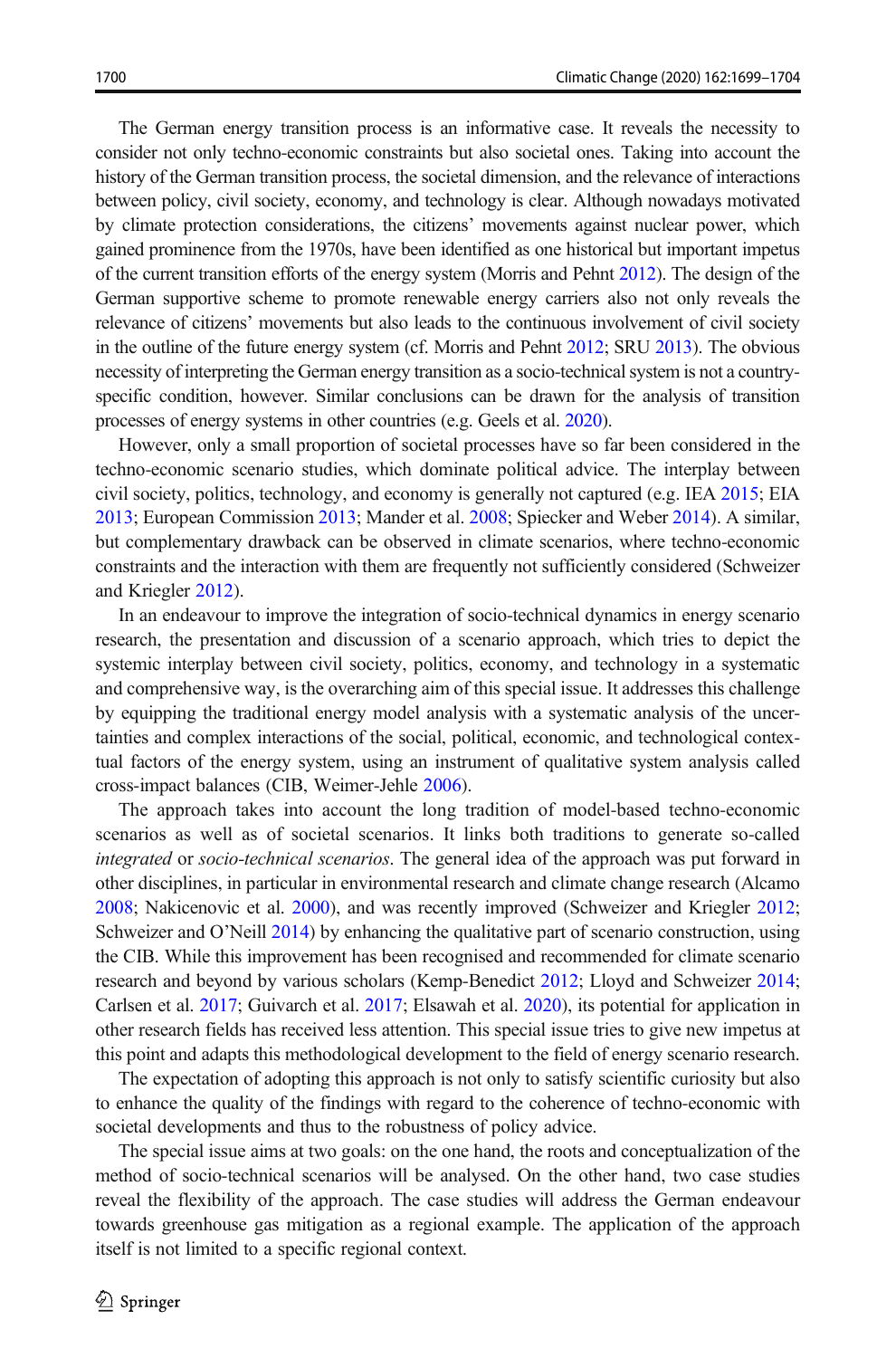In its aim to improve the systematic integration of socio-technical context processes in energy scenario research, the special issue puts itself in a wider context of recent broad-based efforts by the scientific scenario community to critically review previous practice, identify flaws, and enhance the application of scenario methodology in environmental and energy research (e.g., Elsawah et al. [2020\)](#page-4-0). The influence of socio-technical dynamics is only one challenge in the field. Another issue is, for instance, how to better deal with complexity and uncertainty in general, as addressed in a recent special issue of *Environmental Modelling and* Software (Guivarch et al. [2017\)](#page-4-0). This topic is closely connected to the challenge of addressing socio-technical effects, because the uncertainty of societal and social developments is one source of uncertainty for environmental and energy systems, and the systemic interplay between the contextual factors and the feedback from the system to the context is an element of system complexity. In this broader environment, the present special issue intends to complement the Guivarch et al. ([2017](#page-4-0)) special issue, and as a component of the current efforts of the scenario community towards better scenario practice.

## 2 Outline

This special issue did not begin on a green field. It builds on a concept development pursued during the ENERGY-TRANS project<sup>1</sup> by a group of energy modellers, economists, social scientists, and system researchers which was published several years ago (Weimer-Jehle et al. [2016](#page-5-0)). However, a concept is one thing, and practical application is another. In this sense, the special issue is a follow-up, shedding light on the question of whether this concept was able to prove itself in practice.

The special issue consists of four articles. The first article is a 'guest article', reporting how the CIB method is used as a storyline generator and storyline evaluator in a related field climate change research—and a reflection about its effects in this field (Schweizer [2020](#page-5-0)). The core of this article is a message of encouragement and justification for why it seems worth the effort of employing CIB in the field of energy scenario research. The second article prepares the ground for placing the proposed methodology in the context of energy scenario research. It offers a state of the art overview of the current practice of combined storyline-and-modelling exercises in this field and discusses the strengths and challenges of the CIB method as a storyline generator (Weimer-Jehle et al. [2020](#page-5-0)). Descriptions of two practice applications of integrated scenario building follow. The third article analyses the interplay between societal developments and energy transition in a national energy system (Pregger et al. [2019\)](#page-5-0), while the fourth article analyses issues of carbon leakage in the steel industry (Vögele et al. [2019](#page-5-0)).

In her contribution, 'Reflections on cross-impact balances, a systematic method constructing global socio-technical scenarios for climate change research,' Vanessa Schweizer builds on her experiences in employing CIB in climate scenario research. She convincingly substantiates that global studies employing CIB for storyline construction can profit with respect to several aspects: Through CIB's combinatorial approach, it can detect unexpected but meaningful storyline variants possibly overlooked by traditional approaches. This, for instance, has led to the recognition of a shared socioeconomic pathways (SSP) domain in integrated assessment modelling, previously considered meaningless by the scientific community. Through its ability to integrate 'soft factors' (such as governance quality) in the analysis, CIB can uncover in

 $\frac{1}{1}$  [www.energy-trans.de](http://www.energy-trans.de)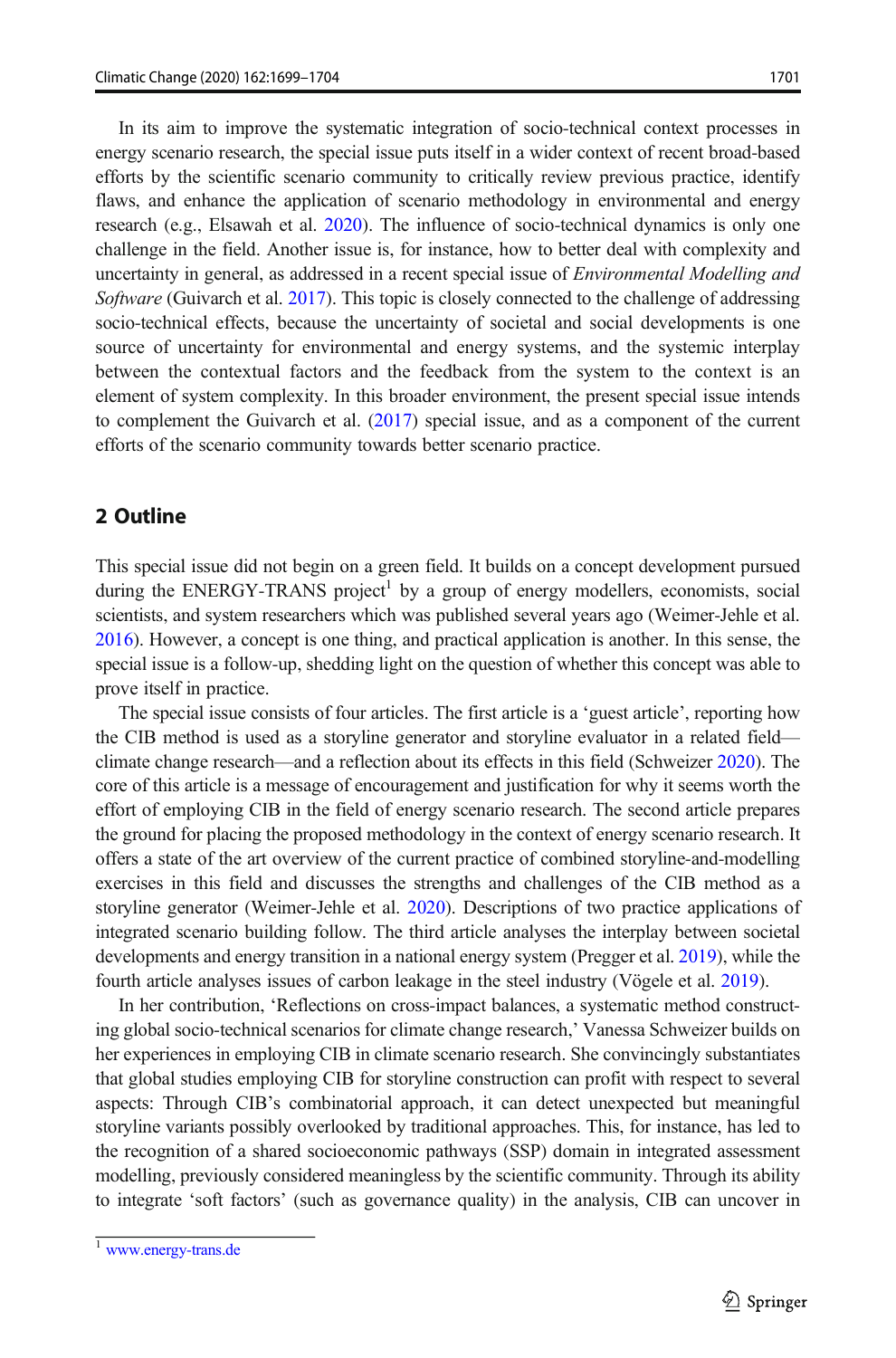which direction models (e.g. integrated assessment models) should be extended, by demonstrating the critical influence of such factors. Through the capability of CIB to distinguish storylines with respect to their plausibility, it can direct the gaze of decision makers to scenarios, which deserve special attention. Schweizer provides a practical example drawn from her research: A retrospective CIB-based analysis of the IPCC SRES storylines of the year 2000 (IPCC [2000\)](#page-5-0) showed that CIB would have drawn more attention to high emission scenarios (actually the most relevant emission scenarios, as time has proven).

'Socio-technical energy scenarios: state-of-the-art and CIB-based approaches' by Weimer-Jehle et al. positions the socio-technical scenario approach discussed in this special issue in the wider field of storyline-informed energy modelling. It shows that the interest of the energy scenario community in combined storyline-and-modelling approaches has surged in the wake of the IPCC SRES report (IPCC [2000](#page-5-0)) in search of a better acknowledgment of societal aspects in energy scenario research. Above all, however, it shows the diversity of intentions, procedures, methods, and interpretations behind the common label. In the second part of their contribution, the authors review and systematize user observations offered in the scholarly literature about the strength and challenges of the CIB method. User comments indicate that, overall, the CIB fulfils the desires of scholarly scenario researchers for a 'more scientific tool for storyline generation'. However, this comes at a price: a CIB-based analysis of the 'societal parameter space' of an energy model requires time resources.

Pregger et al.'s contribution, 'Moving towards socio-technical scenarios of the German energy transition', presents a reference application case for the socio-technical scenario approach. Its core research interest is to compare the openness of the societal future and the openness of the techno-economic future of a national energy system and to pose the question of which type of future society is a match for which type of energy future. Their 'landscape of societies' shows that the case of very high emission energy pathways is associated with 'medium conservative' societies, dynamic enough to mobilize some economic growth but not dynamic enough to modernize energy structures. Least emission pathways are produced either by precarious societies under strong exogenous transition pressure, or by a type of balanced societies combining the strength of various 'pure' society types. Furthermore, the authors demonstrate how to use the socio-technical scenario approach to identify risk and success factors of the energy transition, and provide one fully elaborated example of a sociotechnical energy scenario in the Supplementary Materials of their contribution. However, in one aspect, Pregger et al.'s socio-technical scenario exercise is not a typical application case: With its CIB analysis of 39 storyline descriptors, it is particularly comprehensive and demanding. Most CIB analyses use a considerably lower number of storyline descriptors.

In 'Socio-technical scenarios for energy-intensive industries: the future of steel production in Germany,' Vögele et al. show that the application field of the approach goes beyond classical energy scenario model analysis, yet is related to energy and climate issues. They analyse a carbon leakage problem, which may occur if less energy efficient, but less costly steel production in other countries, replaces energy-efficient German steel production. They use a cost model to compare production costs in different countries and argue that the parameters of the cost model define a set of uncertain and interacting factors, which require a systematic scenario analysis. By applying the socio-technical scenario approach, they show that the range of plausible differential costs is considerably lower than a purely combinatorial viewpoint would suggest. Another remarkable aspect of this paper, and an inspiration for those global studies combining analysis on different levels, is the multi-level CIB-approach taken by the authors. How to use CIB analysis in a layered system (e.g. global, national, regional) by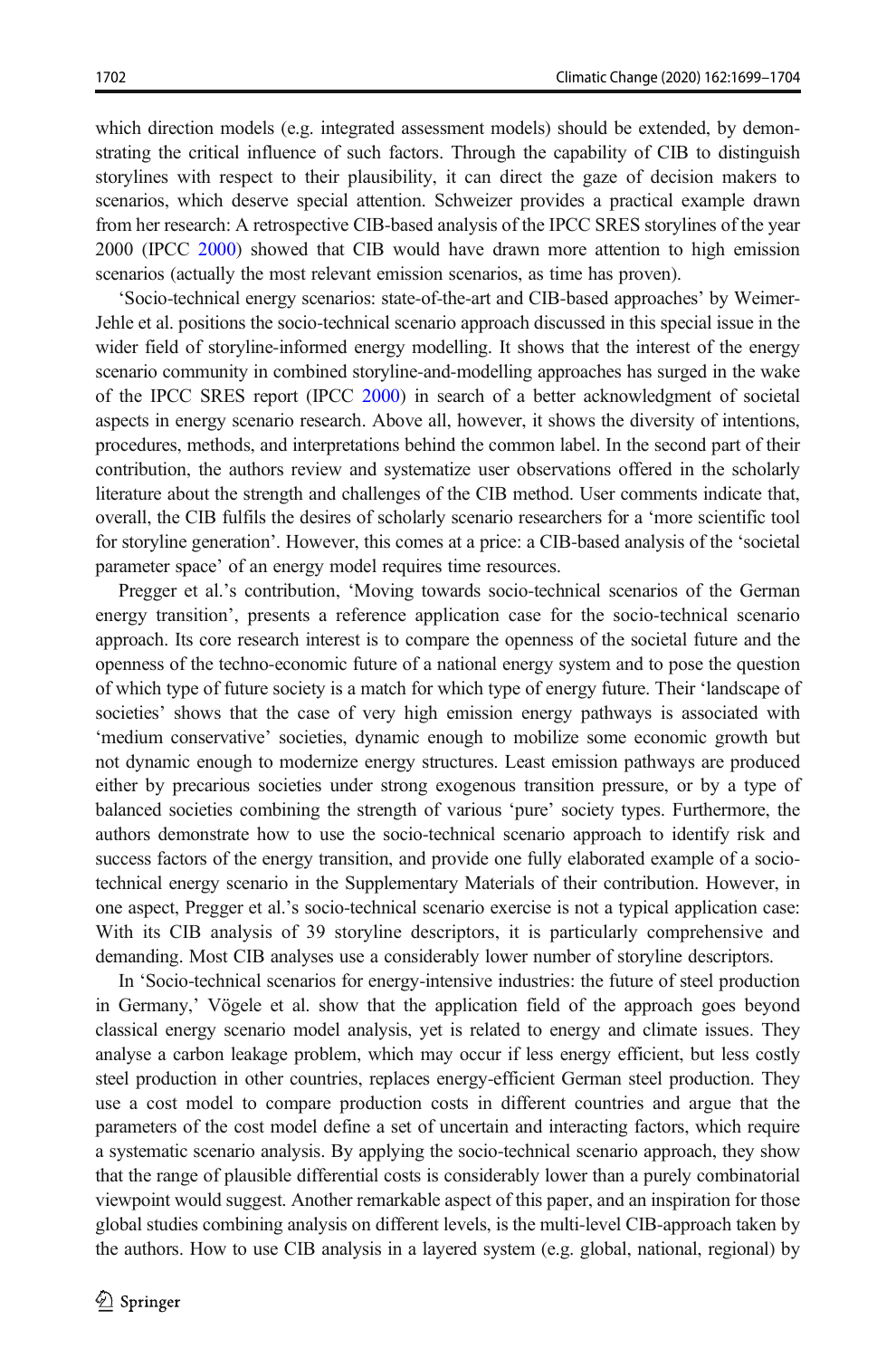<span id="page-4-0"></span>establishing separated cross-impact matrices on each level, and to link them by couplings without producing a CIB matrix too large to handle is an ongoing discussion in the CIB community (Schweizer and Kurniawan [2016](#page-5-0); Vögele et al. [2017](#page-5-0)). In this special issue, Vögele et al. present a multi-level analysis comprising the global, national, and sectoral levels.

In summary, this special issue shows that the presented concept of socio-technical energy scenarios, which is based on the concept of combining societal context analysis using CIB and energy analysis using energy models, has meaningful roots in climate scenario research. We can learn that the concept of socio-technical scenarios is an improvement, or at least an alternative to established approaches in storyline-driven energy modelling. Not only the presented case studies prove its feasibility and productivity but also several other research projects (e.g. Wachsmuth [2015;](#page-5-0) Ruth et al. [2015](#page-5-0); Vögele et al. [2017](#page-5-0)). However, the process of adapting the concept in practice is still at an early stage. A better clarification of which research questions and in which research designs its strengths can best unfold requires further application experience.

Funding Open Access funding enabled and organized by Projekt DEAL.

Open Access This article is licensed under a Creative Commons Attribution 4.0 International License, which permits use, sharing, adaptation, distribution and reproduction in any medium or format, as long as you give appropriate credit to the original author(s) and the source, provide a link to the Creative Commons licence, and indicate if changes were made. The images or other third party material in this article are included in the article's Creative Commons licence, unless indicated otherwise in a credit line to the material. If material is not included in the article's Creative Commons licence and your intended use is not permitted by statutory regulation or exceeds the permitted use, you will need to obtain permission directly from the copyright holder. To view a copy of this licence, visit [http://creativecommons.org/licenses/by/4.0/.](https://doi.org/)

## References

Alcamo J (2008) Environmental futures – the practice of environmental scenario analysis, Amsterdam

- Carlsen H, Richard JT, Klein RJT, Wikman-Svahn P (2017) Transparent scenario development. Nat Clim Chang 7:613
- EIA U.S. Energy Information Administration (2013) International energy outlook 2013 with Projections to 2040. U.S. Energy Information Administration, Washington D.C. [http://www.eia.gov/forecasts/ieo/pdf/0484](http://www.eia.gov/forecasts/ieo/pdf/0484%282013%29.pdf) [%282013%29.pdf](http://www.eia.gov/forecasts/ieo/pdf/0484%282013%29.pdf) (09.05.2014)
- Elsawah S, Hamilton S, Jakeman A, Rothman D et al (2020) Scenario processes for socio-environmental analysis: a review of recent efforts and future research needs. Sci Total Environ. [https://doi.org/10.1016/j.](https://doi.org/10.1016/j.scitotenv.2020.138393) [scitotenv.2020.138393](https://doi.org/10.1016/j.scitotenv.2020.138393)
- European Commission (2013) EU energy, transport and GHG emissions trends to 2050. Reference scenario 2013. Publications Office of the European Union, Luxembourg [http://ec.europa.](http://ec.europa.eu/transport/media/publications/doc/trends-to-2050-update-2013.pdf%3e) [eu/transport/media/publications/doc/trends-to-2050-update-2013.pdf](http://ec.europa.eu/transport/media/publications/doc/trends-to-2050-update-2013.pdf%3e) (09.05.2014)
- Geels F (2004) From sectoral systems of innovation to socio-technical systems. Insights about dynamics and change from sociology and institutional theory. Res Policy 33:897–920
- Geels F, McKeekin A, Pfluger B (2020) Socio-technical scenarios as a methodological tool to explore social and political feasibility in low-carbon transitions: bridging computer models and the multi-level perspective in UK electricity generation (2010–2050). Technol Forecast Soc Chang 151:119258. [https://doi.org/10.1016/j.](https://doi.org/10.1016/j.techfore.2018.04.001) [techfore.2018.04.001](https://doi.org/10.1016/j.techfore.2018.04.001)
- Guivarch C, Lempert R, Trutnevyte E (2017) Scenario techniques for energy and environmental research: an overview of recent developments to broaden the capacity to deal with complexity and uncertainty. Environ Model Softw 97:201–210
- IEA International Energy Agency (2015) Energy and climate change. World Energy Outlook Special Report, Paris
- IEA International Energy Agency (2019) World energy outlook 2019. International Energy Agency, Paris